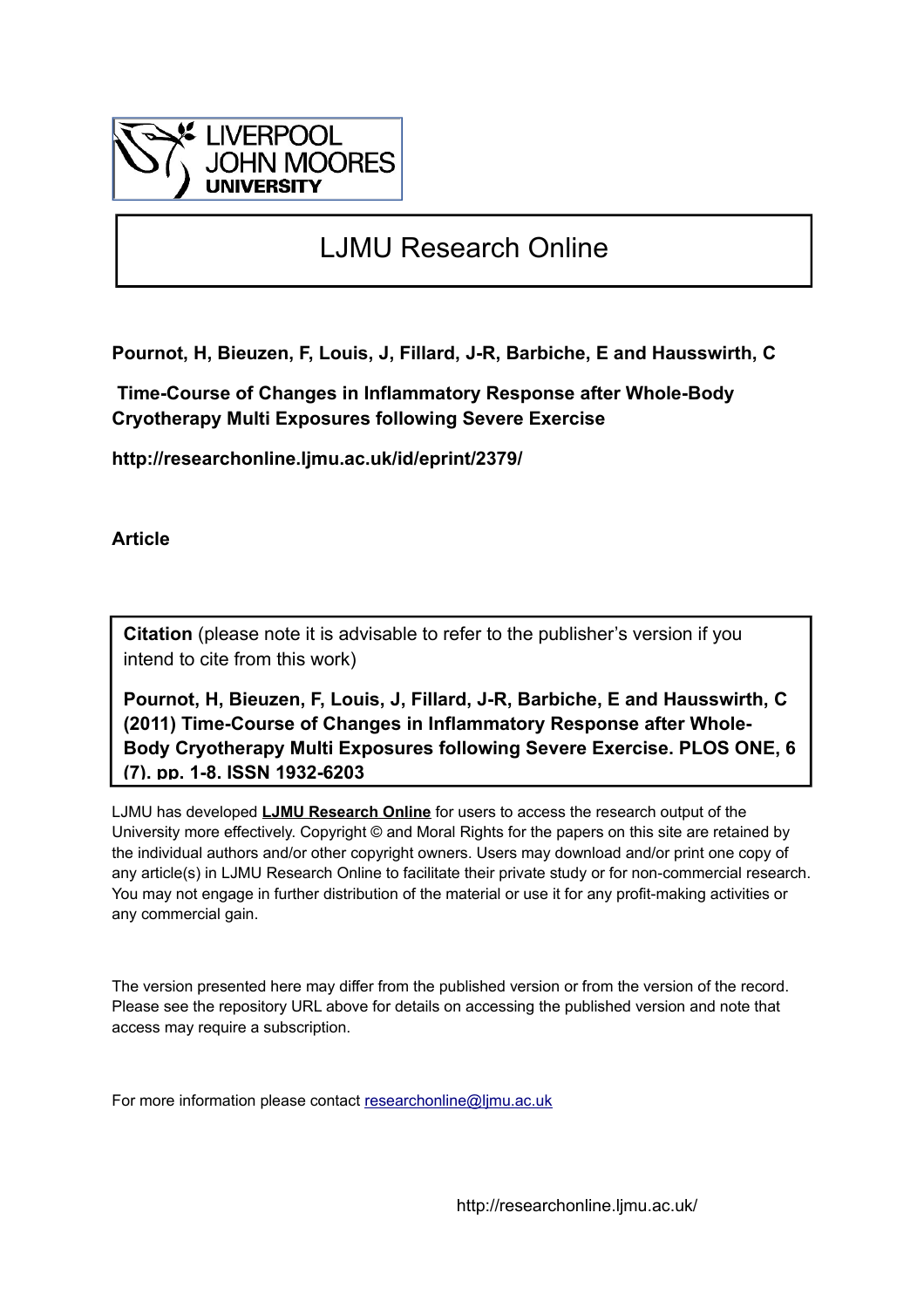# Time-Course of Changes in Inflammatory Response after Whole-Body Cryotherapy Multi Exposures following Severe Exercise

### Hervé Pournot<sup>1,2</sup>, François Bieuzen<sup>1</sup>\*, Julien Louis<sup>2</sup>, Jean-Robert Fillard<sup>3</sup>, Etienne Barbiche<sup>4</sup>, Christophe  $H$ ausswirth $<sup>1</sup>$ </sup>

1 Research Department, National Institute of Sport, Expertise and Performance (INSEP), Paris, France, 2 Laboratory of Physiological Adaptations, Motor Performance and Health (EA 3837), Faculty of Sport Sciences of Nice-Sophia Antipolis, Nice, France, 3 Medical Department, National Institute of Sport, Expertise and Performance (INSEP), Paris, France, 4 Capbreton, France

#### Abstract

The objectives of the present investigation was to analyze the effect of two different recovery modalities on classical markers of exercise-induced muscle damage (EIMD) and inflammation obtained after a simulated trail running race. Endurance trained males ( $n = 11$ ) completed two experimental trials separated by 1 month in a randomized crossover design; one trial involved passive recovery (PAS), the other a specific whole body cryotherapy (WBC) for 96 h post-exercise (repeated each day). For each trial, subjects performed a 48 min running treadmill exercise followed by PAS or WBC. The Interleukin (IL) -1 (IL-1), IL-6, IL-10, tumor necrosis factor alpha (TNF-a), protein C-reactive (CRP) and white blood cells count were measured at rest, immediately post-exercise, and at 24, 48, 72, 96 h in post-exercise recovery. A significant time effect was observed to characterize an inflammatory state (Pre vs. Post) following the exercise bout in all conditions ( $p<0.05$ ). Indeed, IL-1 $\beta$  (Post 1 h) and CRP (Post 24 h) levels decreased and IL-1ra (Post 1 h) increased following WBC when compared to PAS. In WBC condition ( $p<0.05$ ), TNF- $\alpha$ , IL-10 and IL-6 remain unchanged compared to PAS condition. Overall, the results indicated that the WBC was effective in reducing the inflammatory process. These results may be explained by vasoconstriction at muscular level, and both the decrease in cytokines activity pro-inflammatory, and increase in cytokines anti-inflammatory.

Citation: Pournot H, Bieuzen F, Louis J, Fillard J-R, Barbiche E, et al. (2011) Time-Course of Changes in Inflammatory Response after Whole-Body Cryotherapy Multi Exposures following Severe Exercise. PLoS ONE 6(7): e22748. doi:10.1371/journal.pone.0022748

Editor: Alejandro Lucia, Universidad Europea de Madrid, Spain

Received April 26, 2011; Accepted June 29, 2011; Published July 28, 2011

Copyright: © 2011 Pournot et al. This is an open-access article distributed under the terms of the Creative Commons Attribution License, which permits unrestricted use, distribution, and reproduction in any medium, provided the original author and source are credited.

Funding: This study was entirely supported by the French Ministry of Sports. The funders had no role in study design, data collection and analysis, decision to publish, or preparation of the manuscript.

Competing Interests: The authors have declared that no competing interests exist.

\* E-mail: francois.bieuzen@insep.fr

### Introduction

Athletes participating in competitive sports are often exposed to over-load training and competition, which may include repeated, high-intensity exercise sessions performed multiple times per week [1]. Intense training and competition particularly with underrecovery time could induce muscle damage and subsequent inflammation indicated by muscle soreness, swelling, prolonged loss of muscle function and the leakage of muscle proteins, such as C-Reactive Protein (CRP) in the circulation [2,3]. The essential component of the physical stress theory is that high intensity physical exercise creates muscle damage and inflammation leading to disturbance in cellular homeostasis and discomfort, a phenomenon that is referred to as delayed onset muscle soreness (DOMS) [4–7]. In this context, the scientific interest in sports recovery modalities has been increasing in the recent years [8]. However, few studies have focused on surrogate outcomes as markers of inflammation and skeletal muscle recovery (i.e. leukocytes, enzymes activity, CRP) related to recovery after cold treatment following a single bout of severe exercise [7,9,10].

High training volumes and/or insufficient recovery has been associated with muscular fatigue, soft tissues injury, and/or

immune compromise [6]. The mechanical damage to the contractile unit or plasma membrane occurs primarily due to the eccentric component of muscle movement. This insult may initiate metabolic/chemical pathways in the following hours or days, creating further damage causing an alteration in the flow, quantity and function of the immune system [2,11,12]. These events lead to a generalized biphasic inflammatory cascade in response to muscle damage, which involves briefly the release of various cytokines.

Strenuous exercise induces an increase in the pro-inflammatory cytokines Tumor Necrosis Factor alpha (TNF-a) and interleukin 1 Beta  $(IL-1\beta)$  and a dramatic increase in the inflammation responsive cytokine interleukin 6 (IL-6). This is balanced by the release of cytokine inhibitors interleukin 1 receptor alpha (IL-1ra) and the anti-inflammatory cytokine interleukin 10 (IL-10) [11]. The highest concentration of IL-6 has been found immediately after a marathon race, whereas IL-1ra peaks 1 h post-exercise (128-fold and 39-fold increases, respectively, compared to the preexercise values). The plasma level of IL-10 showed a 27-fold increase immediately post-exercise. The plasma level of  $IL-1\beta$  and TNF- $\alpha$  peak in the first hour after the exercise (2.1-, 2.3- fold, respectively). The pro inflammatory cytokines including IL-1 $\beta$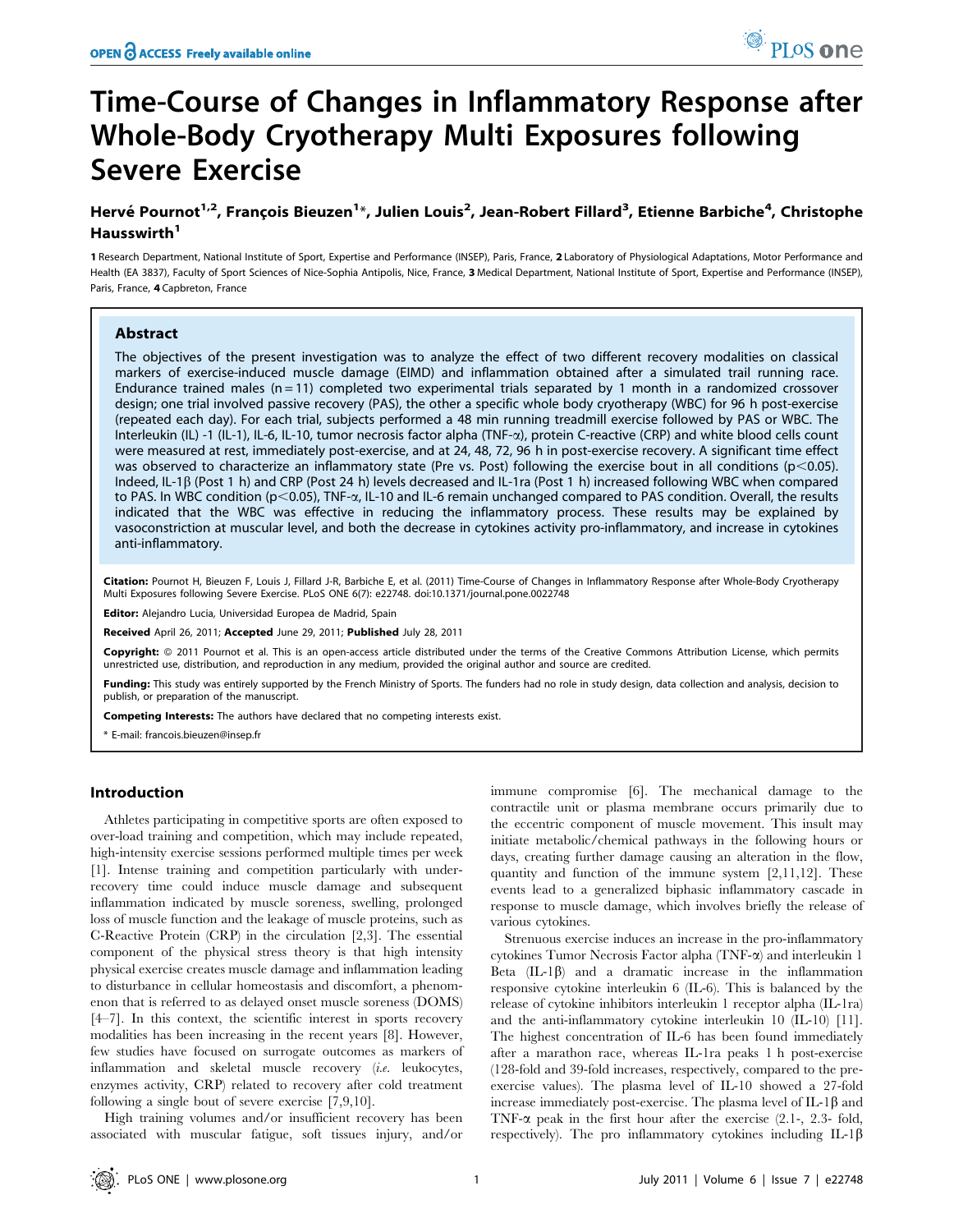facilitate an influx of lymphocytes, neutrophils, monocytes, which participate in the healing of tissue [11,13]. Moreover, the plasma level of C-reactive protein (CRP) increases and peaks 24 h (3-fold) after plyometric exercise or a marathon race compared to the preexercise value [3,11,13,14]. However, inadequate or excessive inflammatory response may lead to improper cellular repair, tissue damage, and muscle dysfunction leading to loss in performance [15].

Achieving an appropriate balance between training and competition stresses and recovery is important in maximizing the performance of athletes [16]. In this context, the development of methods to speed-up the recovery of elite athletes from intense training and/or competition has been a major target of athletes and their support staff for many years [8]. Athletes, therefore, use many different therapeutic interventions, such as low intensity exercise and cold therapy (i.e. ice pack, shower, fan, ice ingestion, wet towel, cold water immersion (CWI)), in an effort to speed-up recovery between intense bouts of exercise or competition stress and maintain sport performance [7,17]. Cold therapy is commonly used as a procedure to alleviate pain symptoms, particularly in inflammatory diseases, injuries and overuse symptoms and thereby aiding recovery after soft-tissue trauma [18–20]. Although CWI has a relative low cost, the time required for therapists to prepare CWI is time consuming. In addition, the water and ice used in CWI can only be used once, and it is relatively difficult to control the temperature during the treatment [9]. A recent method designated the whole-body cryotherapy (WBC) has been progressively used as an efficient tool in biological regeneration of healthy and physically fits individuals [17,21]. WBC consists in a brief exposure in minimal clothing to very dry cold air (ranging from  $-110^{\circ}$ C to  $-180^{\circ}$ C) to the surface of the body for 2–3 min to treat the symptoms of various diseases such as arthritis, fibromyalgia and ankylosing spondylitis [18]. It already has been already demonstrated that WBC stimulated physiological reactions of an organism which result in analgesic, anti-swelling, antalgic immune and circulatory system reactions and then could improve recovery after muscle injury from muscular trauma [22– 24]. The reported general effect of WBC suggests that it may be beneficial to sportsmen also. A recent work has shown that three repeated WBC events by the day before each training session, benefits the time it takes for the kayaker to return to full fitness and may avoid surgery [25]. The authors demonstrated that after 6 days of elite training kayakers with a mean of 4 h per day, at an extremely low temperature, was associated with a decrease of  $-34\%$  in the activity of creatine kinase (CK) and a slight decrease  $-5\%$  in cortisol concentration compare to the week without cryostimulation exposure [25]. Moreover, after 3 h per day of an elite rugby training program, 1 repeated WBC treatment each day over 5 days has also been shown to decrease IL-2, IL-8, CK, prostaglandin E2 (PGE2) activity, and exhibited increased concentrations of anti-inflammatory cytokines (IL-10) in peripheral blood, suggesting a local and systemic anti-inflammatory effect [10]. However, there was no precision in this study regarding when the treatment was applied before (pre-cooling) or at the end (post-cooling) of exercise. Furthermore, no case-control protocol was applied in this study and the interaction of exercise and cold exposure on immune function has not been well studied [26,27] making it difficult to evaluate the real potential of this method of recovery.

In this context, very limited specific studies and data on inflammatory mediators are available using WBC like methods of recovery after exercise. Therefore, the primary aim of this investigation was to analyze the effect of two different recovery modalities (WBC vs. PAS) after exercise in the proposed markers

for muscle damage, systemic inflammation (CRP, IL-6, IL-1 $\beta$ , IL-1ra, IL-10, TNF- $\alpha$ ) and immune cell mobilization (total leukocytes, neutrophils, monocytes and lymphocytes). We hypothesized that WBC compared to PAS, accelerate the recovery in reducing exercise-induced muscle damage (EIMD) by decreasing the acute phase of inflammation in response to a single bout of exercise. A complementary aim of this study was to determine whether WBC had a positive effect on recovery from exertional muscle damage and immune function during 4 days following a single bout of exercise in well-trained runners.

#### Methods

#### Subjects

Eleven well-trained runners participated in the study (see Table 1 for characteristics), all with similar training levels and statures. The selected runners regularly engaged in long distance running events (e.g. marathon, trails) and presented no contraindications to cryotherapy, such as claustrophobia and cold hypersensitivity. All subjects were volunteers and were informed about the study protocol, the risks of tests and investigations, and their rights according to the Declaration of Helsinki. All subjects accepted to participate and completed the written informed consent and a health history questionnaire. The study was approved by the local Ethics Committee (Ile-de-France XI, France; Ref. 200978) before its initiation.

#### Study Design

An overview of the experimental protocol is presented in Figure 1. All participants used both recovery modalities. Between trials, a minimum of three weeks of low intensity training was ensured. Once a month, subjects completed a simulated trail run on a treadmill followed by one of the two recovery modalities presented in a random order (WBC or PAS). Before (Pre), after the simulation (Post), after the first recovery session (Post 1 h), and before the following recovery sessions (Post 24 h, Post 48 h, Post 72 h, Post 96 h), blood samples, were collected to analyzed several markers of inflammation, muscle damage (IL-1ra, IL-1 $\beta$ , IL-6, IL-10, TNF-a, CRP) and the haematological profile. One week before the experiment, subjects were familiarized with the test scheme and location and preliminary testing was performed. From that week onwards until the end of the experimentation period, the training loads of all subjects were imposed and under control. The subjects refrained from consumption of any anti-inflammatory pills and did not use any additional methods to aid recovery (i.e. stretching, massage or active recovery). Participants completed food and activity diaries to standardise hydration and nutrition

Table 1. Characteristics of the study group.

| Subject characteristics                                 | <b>Means</b> | 士     | <b>SEM</b> |
|---------------------------------------------------------|--------------|-------|------------|
| Age (years)                                             | 31.8         | 土     | 1.96       |
| Height (cm)                                             | 179          | 士     | 1.81       |
| Weight (kg)                                             | 70.6         | $\pm$ | 1.96       |
| $VO_{2max}$ (ml. min <sup>-1</sup> . kg <sup>-1</sup> ) | 62           | 士     | 1.18       |
| $MAS$ (km.h <sup>-1</sup> )                             | 18.7         | $\pm$ | 0.33       |
| 10 km-run (min)                                         | 34.48        | 士     | 0.71       |

VO2max: Maximal oxygen uptake; MAS, Maximal Aerobic Speed. Values are expressed as means  $\pm$  SEM of the means.

doi:10.1371/journal.pone.0022748.t001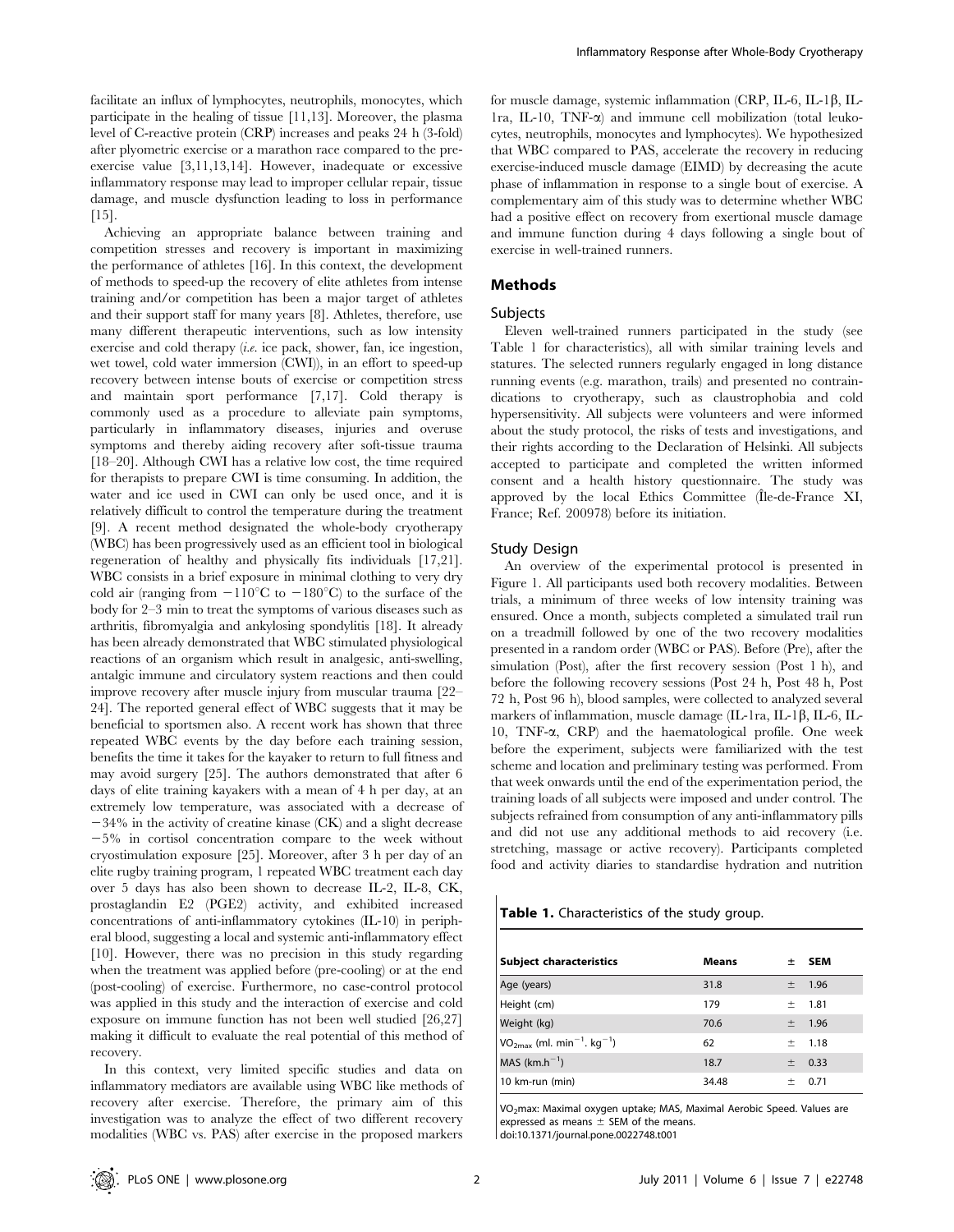

Figure 1. Study design - Recovery: PAS or WBC. doi:10.1371/journal.pone.0022748.g001

during the week prior to each session and no caffeine was ingested before and throughout the duration of the tests

#### Preliminary Testing

One week before the experiment started, subjects came to the laboratory for a preliminary testing procedure. Maximal oxygen uptake  $(V.\mathcal{O}_{2\text{max}})$  was determined in running using a motorized treadmill (H/P/Cosmos® Saturn, Traunstein, Germany). The test consisted of a 6 min warm-up at 12  $km.h^{-1}$  and an incremental period in which the running speed was increased by 1  $km.h^{-1}$  every 2 min until volitional exhaustion. Oxygen uptake  $(V.O<sub>2</sub>)$ , minute ventilation (,V.E), and respiratory exchange ratio (RER) and respiratory rate (RR) were continuously recorded with a breath by breath gas exchange analyzer (Quark CPET, Cosmed, Roma, Italy). Heart rate (HR) was recorded using a chest belt (Cosmed wireless HR monitor, Roma, Italy). The criteria used for the determination of ,  $V.\text{O}_{2\text{max}}$  were threefold: a plateau in ,  $V.\text{O}_2$  despite an increase in power output, a RER above 1.1, and a heart rate (HR) above 90% of the predicted maximal HR [28]. ,  $V.\text{O}_{2\text{max}}$  was determined as the average of the four highest  $\,$ ,  $V.\mathrm{O}_2$  values recorded (mean ,  $V.\text{O}_2$ max:  $62.0 \pm 3.9 \text{ mL.min}^{-1}$ .  $\text{kg}^{-1}$ ). The first and the second ventilatory thresholds (VT1 and VT2) were determined as previously described [29]. The maximal aerobic speed (MAS) was the highest running velocity completed in 2 min (mean MAS:  $18.7 \pm 1.1$  km.h<sup>-1</sup>). Thereafter, individuals were exposed individually to a one-time session of extremely low temperature  $(-110^{\circ}C)$  in a cryogenic chamber (Icelab®, Zimmer MedizinSysteme, Neu-Ulm, Germany) next to the laboratory. The session lasted 1 min. This previous familiarization session was done to check the tolerance of extremely low temperature by subjects before to start of the experiment and to accustom themselves to the cryochambers after an high intensity exercise.

#### Simulated Trail Running Race

Once a month, subjects completed a simulated trail running race designed to generate fatigue, on the same treadmill used for preliminary testing. The trail run was designed to replicate as completely as possible the race constraints encountered in a trail run [30]. The race lasted 48 min and was divided in 5 blocks. The first block included 6 min on the flat (0% gradient), followed by 3 min uphill  $(+10\%$  gradient) and 3 min downhill  $(-15\%$ gradient). Velocity was continuously adjusted as a function of gradient in order to obtain a variety of intensities and elicit a similar metabolic demand to trail races in the field (Figure 1). Therefore, velocity at the 0% gradient was between VT1 and VT2 (mean Vflat:  $15.5 \pm 0.9 \text{ km.h}^{-1}$ ), while velocity at a +10% gradient

corresponded to  $\approx 80\%$  (mean Vuphill:  $11.1 \pm 0.9$  km.h<sup>-1</sup>) of the maximal aerobic velocity at the 10% gradient [31], and velocity at  $-15\%$  corresponded to velocity at VT1 (mean Vdownhill: 14.2 $\pm$ 0.7 km.h<sup>-1</sup>). Blocks 2-5 consisted of 3 min at 0°, followed by 3 min uphill and 3 min downhill at the gradients and velocities previously described.

#### Recovery Modalities (WBC vs. PAS)

Subjects were randomly assigned to one recuperation modality (WBC or PAS) to be used after the simulated trail running race Post, Post 24 h, Post 48 h, Post 72 h and Post 96 h. All subjects used each of the recovery modalities in the course of the experiment. WBC sessions were administered in a specially built, temperature-controlled unit (Zimmer MedizinSysteme GmbH, Ulm,, Germany), which consisted of three rooms  $(-10, -60, -60)$  $-110^{\circ}$ C). The temperature of all rooms remained constant throughout the experiment. During each WBC session, subjects traversed the warmer rooms and remained in the therapy room for 3 min. In the familiarization session, exposure was reduced to 1 min. Subjects were instructed to dry eventual sweat, wore a bathing suit, surgical mask, earband, triple layer gloves, dry socks and sabots. During the 3 min, subjects avoided tension by slightly moving their arms and legs by walking. After the WBC session, subjects spent 10 min seated comfortably in a temperate room  $(24^{\circ}C)$  wearing a bath robe. The second recovery modality was a passive recovery (control modality) during which each subject was seated comfortably in an armchair for 30 min, in which they were not allowed to speak to anyone.

#### Biochemical Analyses

To avoid inter-assay variation, all blood samples were analyzed in a single batch at the end of the study, with the exception of haematological measures, which were performed on the day of collection. Blood samples were collected from a superficial forearm vein using standard venipuncture techniques. For each blood sampling, 33 ml was directly collected into EDTA tubes (5 tubes EDTA =  $6$  mL and 1 tube EDTA =  $3$  mL) (Greiner Bio-one; Frickenhausen, Germany).

ENZYMATIC ANALYSES – The 5 tubes of 6 mL was centrifuged at 3000 rev.min<sup>-1</sup> for 10 min,  $+4^{\circ}$ C to separate plasma. The obtained plasma sample was then stored in multiple aliquots (Eppendorf type, 1500  $\mu$ L per samples) at  $-80^{\circ}$ C until analysis. From these samples, TNF- $\alpha$ , IL-6, IL-10, IL-1ra, IL-1â and CRP were determined in plasma by enzyme-linked immunosorbent assay with commercially available high sensitivity ELISA kits (R&D Systems, Minneapolis, MN, USA). All blood samples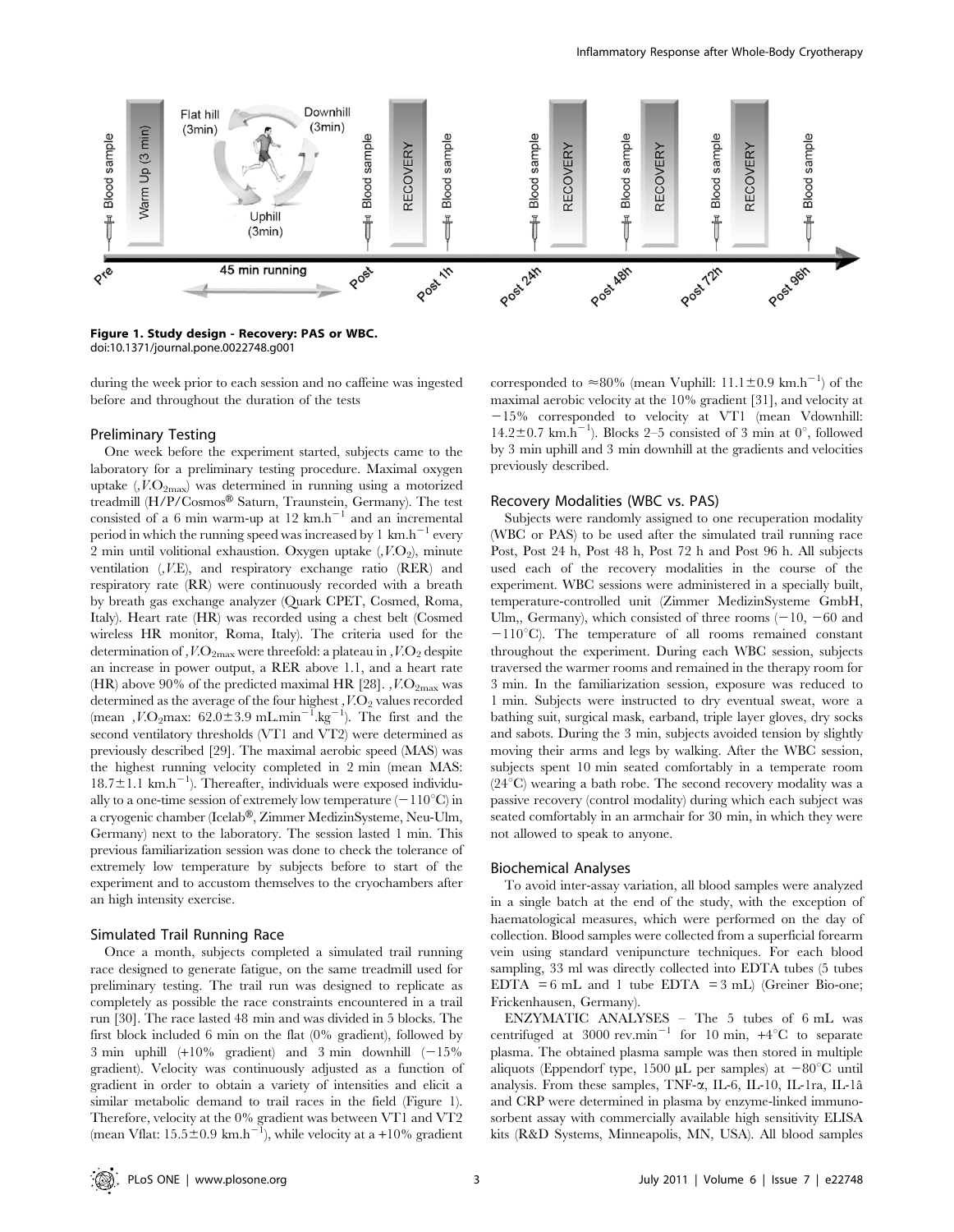

Figure 2. Changes in CRP (A), IL-1 $\beta$  (B) and IL-1ra (C) from post-running exercise to recovery. #, significant difference between groups ( $p$ <0.05). WBC, whole body cryotherapy; PAS, passive rest recovery. doi:10.1371/journal.pone.0022748.g002

were analyzed in duplicate at respective wavelength on a spectrophotometer Dynex MRXe (Magellan Biosciences, Chelmsford, MA, USA). The sensitivity limit of CRP, TNF-a´, IL-1ra, IL-1aˆ, IL-6, IL-10 assay were respectively 0.010, 0.106, 6.26, 0.057, 0.016-0.110 (range), 0.5 pg.m $\overline{L}^{-1}$ .

HEMATOLOGIC PROFILE - Blood from the 3 mL tube were analysed for leukocyte and erythrocyte count using an automated cell counter (Cell-Dyn®  $\text{Ruby}^{\text{TM}}, \text{Abbott}, \text{IL}, \text{USA}$ ) by standard laboratory procedures (flow cytometry) previously described in detail [32].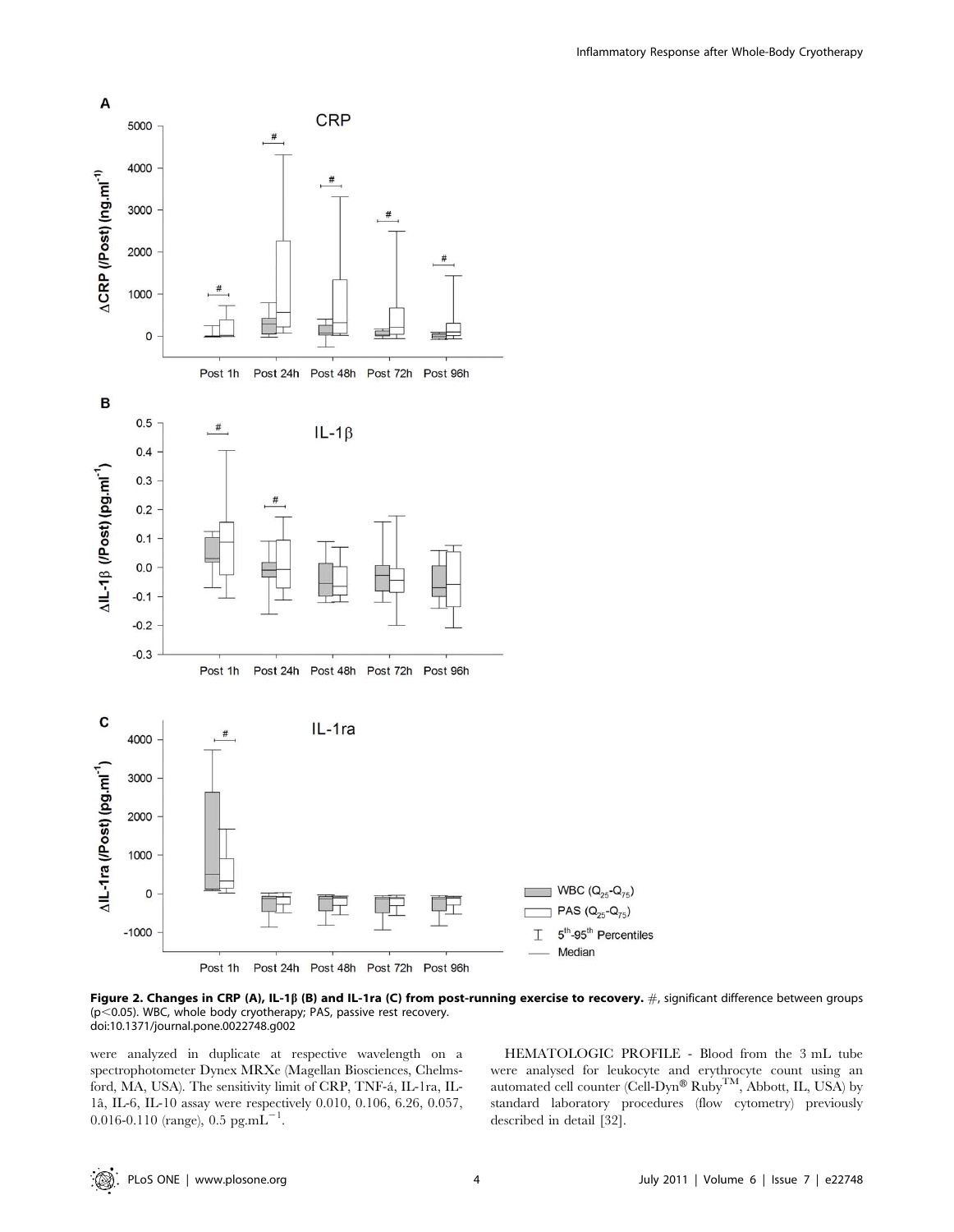#### Statistical Analyses

Statistical analysis was performed using the SPSS 19 package (IBM corporation, Inc. NY, USA). We assessed the distribution of the analyzed variables using a Shapiro-Wilk test. The results showed that the distributions deviated from normal distribution, so a detailed statistical analysis using nonparametric tests was necessary: a Wilcoxon matched-pairs test was completed to assess significantly difference between groups and a Friedman rank test was undertaken to evaluate the statistical differences in time for each recovery modality. When a significant F-value in Friedmans' analysis was found, a post-hoc test with a Bonferroni correction was used to determine the between-means differences. For the parameters with normal distribution the results are expressed as the mean value with standard error of the mean  $(\pm$  SEM), in other cases the results are expressed as median, the value of the lower quartile  $(Q_{25})$  and the value of the upper quartile  $(Q_{75})$ . The level of significance was set at  $p<0.05$ .

#### Results

There were no statistically significant differences in the initial levels of any of the studied cytokines between the examined groups. These values were low and typical for healthy persons. The results obtained in subsequent samples were referred to the initial level for the group, treated as the control level.

#### Enzymatic Analyses

Tumor Necrosis Factor-a. For both recovery modalities, there was no time effect on  $TNF-\alpha$  and no differences between groups at anytime point (Table S1).

Interleukin -6 and Interleukin -10. The Wilcoxon matched-pairs test indicated no significant difference on IL-6 and IL-10 levels from post-exercise between PAS and WBC conditions. For both groups, a significant time effect  $(P<0.05)$  was observed with very similar inflammatory response regardless of recovery mode. Both IL-6 and IL-10 level increase immediately after exercise.

Interleukin  $-I\beta$  and Interleukin -1 ra. The Wilcoxon matched-pairs test revealed (Figure 2B and 2C, respectively) significant differences between recovery modalities at Post 1 h ( $p$ <0.05). At Post 1 h,  $\Delta$ IL-1 $\beta$  and  $\Delta$ IL-1ra showed significant higher and lower values in the PAS condition compared to the WBC, respectively. There was also a significant  $(p<0.05)$  difference in  $\Delta$ IL-1ra with lower values for the WBC condition compared to the PAS condition at Post 24 h. On raw data, the Friedman test revealed a significant difference between time measurements for both groups for each of these cytokines  $(P<0.05)$  (Table S1). Posthoc analyses revealed that the decrease of IL-1ra occurs earlier after cryotherapy treatment than after the PAS modality (WBC: Post 24 h vs. PAS: Post 72 h). Post-hoc analysis on IL-1 $\beta$  revealed that plasma concentrations at Post 1 h were significantly higher  $(P<0.05)$  than Pre only for the PAS condition (Table S1).

Plasma C-reactive protein (CRP). CRP level is steady whatever the condition at Post and Post 1 h compared to basal value. Analyses of Delta CRP ( $\triangle$ CRP) from Post measurement showed significant  $(p<0.05)$  difference between recovery modalities at Post 1 h, 24 h, 48 h, 72 h and 96 h from exercise with significant higher values in the PAS condition compared to the WBC (Fig. 2A). A significant time effect was recorded for both groups. CRP increased  $(p<0.05)$  and peaked 24 h post-exercise in both groups (WBC = +123% vs.  $PAS = +515\%$ ). In the PAS group, 48 h after exposure the increased CRP level persists (at 72 h,  $P = 0.052$  with Bonferroni's correction) while the levels of WBC group return to the initial state.

#### Leukocytes Counts

Leukocytes counts showed no significant differences  $(p<0.05)$ between modalities. The Friedman test revealed a trend towards significance between time measurements. Post-hoc analyses showed a significant increase ( $p<0.05$ ) at Post 1 h of 52% and returns to the initial state by Post 24 h in both groups. Additionally, the increase concerned the number of neutrophils. There were no statistically significant changes in monocytes and lymphocytes (Table S2).

#### **Discussion**

This study was conducted in order to analyze the effect of two different recovery modalities on classical markers of exerciseinduced muscle damage (EIMD) and inflammation obtained after a simulated trail running race. We chose to compare changes in immune cell mobilisation and CRP level because they are reliable indicators of acute performance deterioration, muscle damage and/ or inflammation routinely evaluated in the general population and in athletes [3,10]. The major finding was that a single exposure to WBC significantly alleviated inflammation after a strenuous exercise run. i) Delta IL-1 $\beta$  was significantly suppressed 1 h after exercise following WBC, compared to the PAS condition ii) Delta IL-1ra increased 1 h and 24 h after exercise following WBC compared to PAS iii) CRP increase was strongly limited in the WBC group compared to the PAS group at 24 h and until 48 h after exercise.

Principally, trail exercise will involve substantial uphill and downhill elements. The uphill tends to result in a greater exercise intensity and hence an increased metabolic cost [33]. Conversely, downhill results in a lower metabolic cost than level and uphill walking at the same absolute speed [34], but it imposes greater forces on the lower limbs [35], resulting in greater eccentric loading. These eccentric muscle actions during downhill can result in temporary EIMD, which is manifested as reduced muscle function, muscle soreness (DOMS), efflux of intramuscular enzymes, and limb swelling that may last for several days after the exercise bout [36].

Within the injured muscle tissue there is leukocyte infiltration and local production of various pro- and anti-inflammatory cytokines which are crucial for initiating the breakdown and the subsequent removal of damaged muscle fragments [37]. As expected, the present study demonstrates that trail exercise induces a significant release and peak of IL-6 (16 fold) and IL-10 (7 fold) levels early after trail exercise compared to rest (means of both groups), followed by a rapid decrease toward pre-exercise, as demonstrated in previous studies [6,11,13]. However there was no significant change in the plasma concentration of the proinflammatory cytokine TNF-a. This lack of change was consistent with a 42 km marathon [38] and iron man race, suggesting that our population is well trained to this type of exercise [39]. Moreover, the fact that the plasma level of  $TNF-\alpha$  was not affected immediately after the trail exercise, might explain why the monocytes were also not activated by the exercise [14]. It is also well established that high intensity exercise ( $>75\%$   $VO<sub>2</sub>$ max) is associated with significant increases in circulating leukocytes (i.e. increases of neutrophils and falls in lymphocytes) during recovery [7]. In the present study, leukocytes increase an average of 34% above resting level. This is mainly due to an increase of the neutrophils number by 64% whereas lymphocytes felt to an average of 10% Post (mean of both groups). Furthermore, as previously described [11], high plasma concentration of IL-6 induces a peak expression of IL-1ra and IL-1 $\beta$  1 h after exercise, 345% and 138%, respectively (PAS group values compared to Pre values).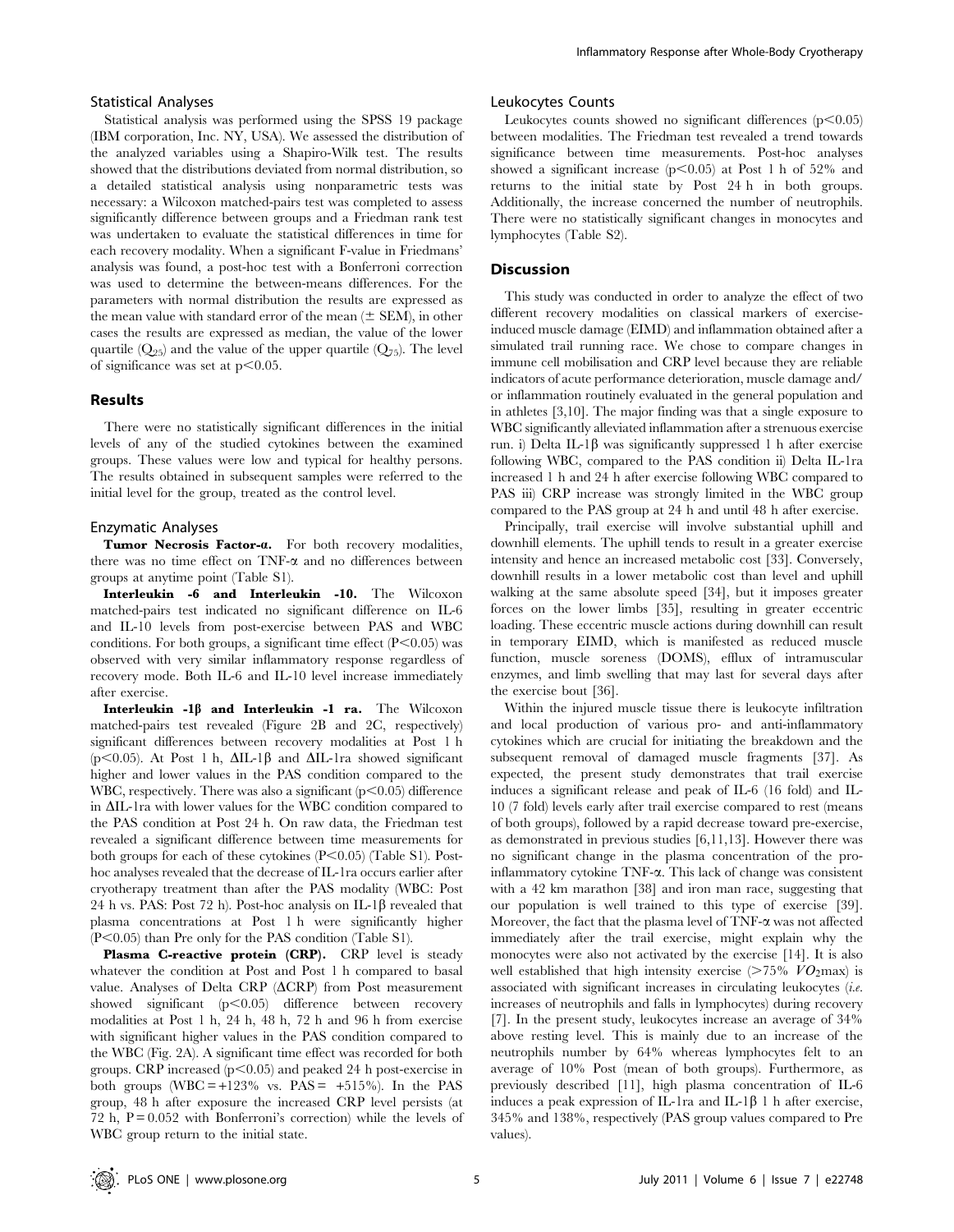Consistent with previous studies, we find similarly that increased cytokines levels were related to a significant increase and peak in CRP 24 h after exercise [3,40]. In the present study, the CRP level of the PAS group increased 6-fold 24 h after the simulated running race compare to Pre value vs. 3 fold or 31 fold in previous studies [3,39]. However, these differences compared to the first study might be explained by the greater muscle mass mobilized by lower limb vs. elbow or the used of eccentric activation vs. concentric actions in the previous study [3]. Secondly, unlike results with the second study cited [39] may be explained by the difference in the type and duration of exercise leading to greater acute phase response than following trail exercise. Indeed the iron man triathlon race consisted of about 10 h of exercise (swim, bike, run) vs. only 48min trail run exercise in the present study.

The amalgamation of these damaging effects can be problematic for activity on subsequent days, and there may be a greater risk of injury due to residual soreness and perturbations in muscle function [41]. This study measured the selected cytokines  $TNF-\alpha$ , IL-6, IL-10, IL-1ra, IL-1 $\beta$  and CRP in well-trained athletes for up to 96 h following a trail exercise. IL-6 and IL-10 levels are not influenced by one session of WBC repeated on four consecutive days. However, contrary to previous reports suggesting that WBC exposure increased the anti-inflammatory cytokine IL-10 production [10], our results present no significant changes after 4 exposures to WBC, compared to PAS modality. Nevertheless, the different type of exercise, 3 h by day of Elite training rugby during 4 days vs. 48 min running exercise in the first day might explain this difference of result between studies. However this previous study did not utilize a control passive group as in the present study, in order to state that the increase in IL-10 is due to cryotherapy and not to the repetition of exercise itself. Moreover, they conducted the study on a more acute time line, 7 days vs. 5 days in the present study, which might lead for the difference of IL-10 response.

There is accumulating evidence in the literature that IL-1 $\beta$  is balanced by the release of cytokine inhibitors such as IL-1ra which restrict the magnitude and duration of the inflammatory response to exercise [11]. At Post 1 h,  $\Delta I L$ -1ra and  $\Delta I L$ -1 $\beta$  from Post are up-regulated and down-regulated after a single WBC session, respectively, and  $\Delta$ IL-1 $\beta$  remain significantly different (p $\leq$ 0.05) at Post 24 h when compared to values taken during control passive rest recovery (Figure 2). Excepted the study of Lubkowska et al. [21] that showed changes of the IL-6 and IL-1 level, after multiple WBC exposure, literature on the cytokines cascade after exercise and the influence of WBC is very sparse and do not provide related results to both IL-1 and IL-6.

WBC is not effective in modulation of leukocytes population after 4 sessions of WBC following trail exercise. This result is in accordance with a previous study, which showed no significant changes in leukocytes count after 10 sessions of WBC, applied 2 days following progressive ergocycle test until volitional exhaustion [42]. In parallel to IL-1 modulation, neutrophils numbers were recovered 24 h after exercise in both groups. However to the best of our knowledge, there is no previous study related to neutrophils following exercise and WBC sessions. Published data suggest that WBC has no detrimental effect on immunological parameters, although the observation period in the present study may be too short to evaluate changes in monocytes, lymphocyte involvement and function [10].

A previous study presented a negligible effect of WBC on CRP [10]. However, we find that a single WBC exposure suppresses the peak increase in CRP 24 h after exercise and the difference  $(p<0.05)$  of  $\triangle$ CRP with PAS group initiate at 1 h until 96 h after exercise (Figure 2 A). However, the differences in exercise type between studies as previously described might also explain the differences in results. Moreover, the lower body mass index (BMI) in the study,  $21.1 \pm 1.1$  kg.m<sup>-2</sup> herein vs.  $27.2 \pm 2.3$  kg.m<sup>-2</sup> for the population study in Banfi et al. (2008) [10] might lead to a different impact of cold at both skin and core levels. Indeed, some studies indicate reduced cold-induced thermogenesis, due to a high level of insulation in obesity under severe cold conditions [43], and decreased autonomic responsiveness [44]. Indeed, a stimulating effect of cold exposure was found to depend on the relationship between the decrease in core temperature, and the duration of exposure [45].

In the present study, using a single exposure in WBC is associated Post 1 h with a significant decrease  $(p<0.05)$  of the proinflammatory mediator IL-1 $\beta$  (Figure 2 B) and an increase of the anti-inflammatory cytokine IL-1ra (Figure 2 C) compared to PAS. In accordance with the present results, it was shown that prolonged cold-wet  $(5^{\circ}C)$  exposure following strenuous exercise also differentially modulated cytokine production, up regulating  $(12\pm3.7\%)$  IL-1ra production and down regulating  $(1.1\pm0.05\%)$ IL-1 $\beta$  secretion [46]. Moreover consistent with a previous report using cold-pack application, WBC exposure immediately after exercise had no effect on IL-6 levels and was associated with a significant decrease of IL-1 $\beta$  [8]. In contrast, previous study associated exercise with ice application recovery showed a significant decrease (29%) in the anti-inflammatory marker IL-1ra compare to the pre-exercise value [8]. The discrepancy for the differences in cytokine responses between studies is likely due to the nature of exercise and the aim of the method of cold exposure (i.e. decrease skin temperature or core body temperature) [8,10,46]. Cryotherapy exposure causes a drive to maintain core body temperature, resulting in local vasoconstriction [47]. In this case, the skin temperature would be a determining factor in the shortening or relaxing rate of smooth muscle in the vessel wall [48]. It has been suggested that the vasoconstriction resulting from cold exposure may result in a redistribution of blood flow away from the skin towards the muscle and core. However, data of a recent study showed that more blood was distributed to the skin in cold water [49]. This suggests that colder temperatures may be associated with reduced muscle blood flow, which could provide an explanation for the benefits of cold in alleviating exerciseinduced muscle damage in sports and athletic contexts [49]. In addition, during a severe cold exposure, such as WBC, skin temperature decreases quickly due to vasoconstriction and direct skin cooling, most markedly in the extremities [50]. Indeed, this previous study showed that skin temperature recorded in the calf was  $9.04 \pm 3.78$ °C immediately after WBC [51]. Thus WBC  $-110^{\circ}$ C might induce a greater fluid shift than other method, which accelerates turn-over process.

In general, we observed an exercise induced neutrophilia in all trials (Table S2). During recovery after WBC, circulating neutrophil counts increased by an average of 114% above baseline value, with the largest increase 1 h after exercise. In contrast, the average increase in neutrophil counts was lower during PAS (101%). In accord with the result of a previous study, acute cold stress increased significantly circulating neutrophil counts [7,52]. In the literature, neutrophils depletion significantly impaired their angiogenic function (via the vascular endothelial growth factor (VEGF)) [53]. This adaptive change (angiogenesis) is one of the physiological adaptations for the improvement of perfusion, physical performance and other health benefits [54]. Thus, WBC might contribute to angiogenesis, and decrease DOMS and time of recovery.

Limited evidence suggests that cold exposure may also initiate changes in cytokine expression associated with a nonspecific acute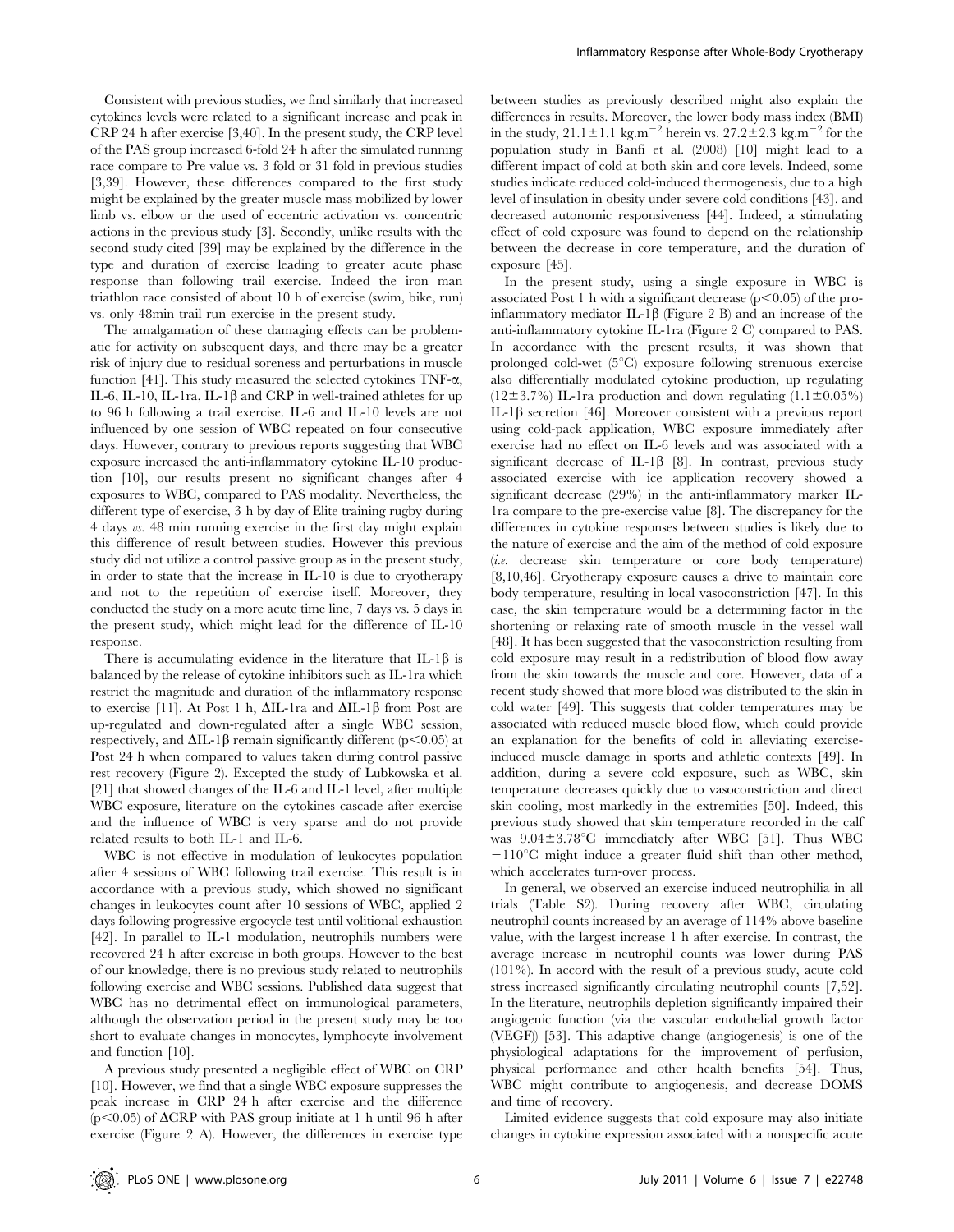phase reaction [27]. Downstream of the change in cytokine levels, especially IL-1, we observed in this study a concomitant downregulation of CRP when athletes used the WBC treatments. Indeed, in a previous study, the correlation between IL-1 and CRP release was stronger than that IL-6 and CRP suggesting that IL-1 $\beta$ is probably the more powerful stimulant of CRP release [55] Contrary to previous studies, we observe a significant decrease in CRP after WBC compared to PAS, while others have indicated negligible changes after WBC or CWI [10,56]. Nevertheless, in both studies there is no assessment 24 h post-exercise attesting a significant increase or control group to observe any significant difference. Second, for Halson et al. (2008) [56], 1 min of exposure repeated 3 times to cold temperature of  $11.5^{\circ}$ C during the CWI method seems to be limited to induce sufficient physiological changes [57].

The mechanism underlying the abovementioned differences in cytokine generation is not clear, but it can be argued that coldassociated modulation of cytokine production may be provoked by alterations in central hemodynamics associated with enhanced thermoregulatory demands and therefore may influence immune homeostasis in cold environments [27,46]. Since recently the direct effect of cytokines on neuroendocrine axes has been demonstrated [58]. Inflammation and immunity are under the control of many different systems, including the nervous, the endocrine and the vascular systems. Nerve endings release norepinephrine in the tissues [58]. Cold-induced vasoconstriction should be related to the reflex sympathetic activity and its attendant increase in the affinity of  $\alpha$ -adrenoceptors in the vascular wall for norepinephrine (not measured in the present study) [59]. It binds  $\alpha$  and  $\beta$ -adrenergic receptors expressed on immune cells. Moreover, a previous study demonstrated that norepinephrine was the only hormone that responded positively to WBC treatment (i.e. three time exposure, over one week) and that the sustained norepinephrine could have a role in pain alleviation (DOMS) [60]. Thus, another hypothesis has been formulated to explain the cytokines modulation. The findings of the present study (Table S1) are consistent with investigations indicating that adrenergic/noradrenergic mechanisms are intimately involved in the regulation of cytokines production with physical stress [61]. The stimulation of  $\beta$ -adrenoceptors during stress attenuates excessive synthesis of pro-inflammatory cytokines  $(IL-1\beta$  and TNF-a), and elevates anti-inflammatory cytokines (IL-6, IL-1ra and IL-10) [62]. In this context, the current observations showing that cold exposure suppressed IL-1 $\beta$  but stimulated IL-1ra

#### References

- 1. King M, Duffield R (2009) The effects of recovery interventions on consecutive days of intermittent sprint exercise. J Strength Cond Res 23: 1795–1802.
- 2. Hirose L, Nosaka K, Newton M, Laveder A, Kano M, et al. (2004) Changes in inflammatory mediators following eccentric exercise of the elbow flexors. Exercise immunology review 10: 75–90.
- 3. Chatzinikolaou A, Fatouros IG, Gourgoulis V, Avloniti A, Jamurtas AZ, et al. (2010) Time course of changes in performance and inflammatory responses after acute plyometric exercise. J Strength Cond Res 24: 1389–1398.
- 4. Clarkson PM, Tremblay I (1988) Exercise-induced muscle damage, repair, and adaptation in humans. J Appl Physiol 65: 1–6.
- 5. Hellebrandt FA, Houtz SJ (1956) Mechanisms of muscle training in man: experimental demonstration of the overload principle. Phys Ther Rev 36: 371–383.
- 6. Pedersen BK, Toft AD (2000) Effects of exercise on lymphocytes and cytokines. Br J Sports Med 34: 246–251.
- 7. Stacey D, Gibala MJ, Martin Ginis K, Timmons B (2010) Effects of recovery method after exercise on performance, immune changes, and psychological outcomes. J Orthop Sports Phys Ther 40(10): 656–665.
- 8. Nemet D, Meckel Y, Bar-Sela S, Zaldivar F, Cooper DM, et al. (2009) Effect of local cold-pack application on systemic anabolic and inflammatory response to sprint-interval training: a prospective comparative trial. Eur J Appl Physiol 107: 411–417.
- 9. Leal Junior EC, de Godoi V, Mancalossi JL, Rossi RP, De Marchi T, et al. (2011) Comparison between cold water immersion therapy (CWIT) and light

expression, indicating that  $\beta$ -adrenergic mechanisms may have predominated when cold stress was preceded by exercise. This confirmed that the treatment induced an anti-inflammatory protection [10].

In conclusion, a unique session of WBC (3 min at  $-110^{\circ}$ C) performed immediately after exercise enhanced muscular recovery by restricting the inflammatory process. These findings suggest that multiple interactions between cytokines are likely involved in the physiological response to exertional fatigue and cold may serve to limit the severity of the host inflammatory response. In this case, accordingly with our hypothesis, multiple WBC exposures can enhance recovery, by decreasing the acute phase inflammatory response after a running trail exercise, thus contributing to its beneficial role in organ protection after muscle damage. The present study suggests that soluble receptor antagonist IL-1ra increases after a single whole body cryostimulation  $(-110^{\circ}C)$  and restrict the inflammatory response to exercise by decrease in the magnitude of IL-1 $\beta$  and CRP. In term of practical applications, data confirm that the treatment induces an anti-inflammatory protection effect, and suggest that WBC reduce the time of recovery by positive effects on immunological parameters and the regeneration process.

#### Supporting Information

Table S1 Time course changes in cytokines before and after exercise following WBC or PAS.

(DOCX)

Table S2 Leukocytes count before and after exercise following WBC or PAS. (DOCX)

#### Acknowledgments

The authors are especially grateful to the athletes for their help and cooperation and Dr. Remi Mounier for his help in the biological analysis. This study was made possible by technical support from the French Ministry of Sport.

#### Author Contributions

Conceived and designed the experiments: HP FB JL J-RF EB CH. Performed the experiments: HP FB JL J-RF EB CH. Analyzed the data: HP FB JL J-RF EB CH. Contributed reagents/materials/analysis tools: HP FB JL J-RF CH. Wrote the paper: HP FB JL CH.

emitting diode therapy (LEDT) in short-term skeletal muscle recovery after highintensity exercise in athletes-preliminary results. Lasers Med Sci 26: 493–501.

- 10. Banfi G, Melegati G, Barassi A, Dogliotti G, Melzi d'Eril G, et al. (2009) Effects of whole-body cryotherapy on serum mediators of inflammation and serum muscle enzymes in athletes. Journal of Thermal Biology 34: 55–59.
- 11. Ostrowski K, Rohde T, Asp S, Schjerling P, Pedersen BK (1999) Pro- and antiinflammatory cytokine balance in strenuous exercise in humans. J Physiol 515 (Pt 1): 287–291.
- 12. Montgomery PG, Pyne DB, Hopkins WG, Dorman JC, Cook K, et al. (2008) The effect of recovery strategies on physical performance and cumulative fatigue in competitive basketball. J Sports Sci 26: 1135–1145.
- 13. Steensberg A, van Hall G, Osada T, Sacchetti M, Saltin B, et al. (2000) Production of interleukin-6 in contracting human skeletal muscles can account for the exercise-induced increase in plasma interleukin-6. J Physiol 529(1): 237–242.
- 14. Castell L, Poortmans J, Leclercq RBM, Duchateau J, Newsholme E (1997) Some aspects of the acute phase response after a marathon race, and the effects of glutamine supplementation. Eur J Appl Physiol Occup Physiol 1997; 75(1): 47–53.
- 15. Jiang B, Liao R (2010) The paradoxical role of inflammation in cardiac repair and regeneration. J Cardiovasc Transl Res 3(4): 410–416.
- 16. Barnett A (2006) Using recovery modalities between training sessions in elite athletes: does it help? Sports Med 36: 781–796.